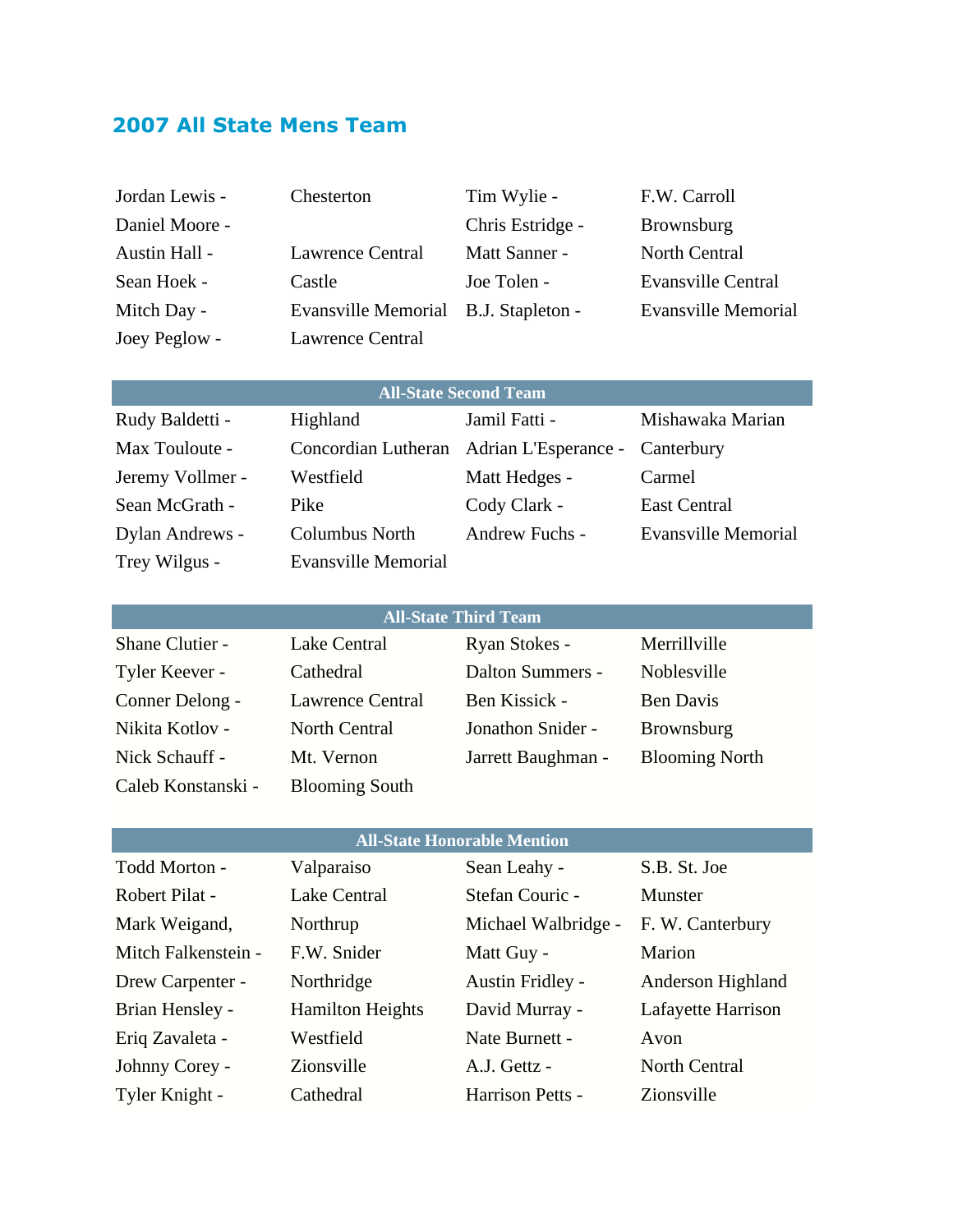Alex White - East Central Daniel Terrell - Madison Greg Keyler - Roncalli Beau Ames - Gibson Southern Caleb Johnson - Evansville North Josh Williams - Castle Nick Barber - Crown Point Kyle Willis - Hamilton Heights

Nathan Driggers - New Albany Ryan Fier - Columbus North

Aaron Engler - Evansville Harrison Kyle Kessler - Evansville Memorial

## **Player of the Year Mitch Day - Evansville Memorial**

## **Coach of the Year Bill Vieth - Evansville Memorial**

## **2007 All State Womens Team**

| Leeann Kuehn-   | Penn                  | Margaret Allgeier - | Bishop, Dwenger         |
|-----------------|-----------------------|---------------------|-------------------------|
| Jordan Pawlik - | <b>Bishop Dwenger</b> | Ashley Auld -       | Noblesville             |
| Alexis Tryba -  | Carmel                | Allie Vandewater -  | Noblesville             |
| Emily Bowden -  | <b>Brebeuf</b>        | Gabi Ingram -       | North Central           |
| Megan Hock -    | <b>Center Grove</b>   | Megan Kempf -       | <b>Evansville Bosse</b> |
| Emma Gormley -  | Carmel                |                     |                         |

| <b>All-State Second Team</b> |                                      |                   |                       |
|------------------------------|--------------------------------------|-------------------|-----------------------|
| Samantha Cook -              | Lake Central                         | Sam Faron -       | F.W. Canterbury       |
| Eliana Sommer -              | Blackhawk Christian Lisa Underwood - |                   | <b>Bishop Dwenger</b> |
| Kristin Cooley -             | Westfield                            | Chrissy Tchoula - | Noblesville           |
| Casey Stouder -              | <b>Brownsburg</b>                    | Katy Toth -       | Brownsburg            |
| Sarah Orisich -              | Columbus North                       | Sarah Sweeney -   | Evansville Mater Dei  |
| Emily Johnson, -             | Penn                                 |                   |                       |

| <b>All-State Third Team</b> |              |                 |              |
|-----------------------------|--------------|-----------------|--------------|
| <b>Christine Concannon</b>  | S.B. St. Joe | Tayler Turner - | S.B. St. Joe |
| Kara Gotschall -            | Homestead    | Alicia Brock -  | Carmel       |